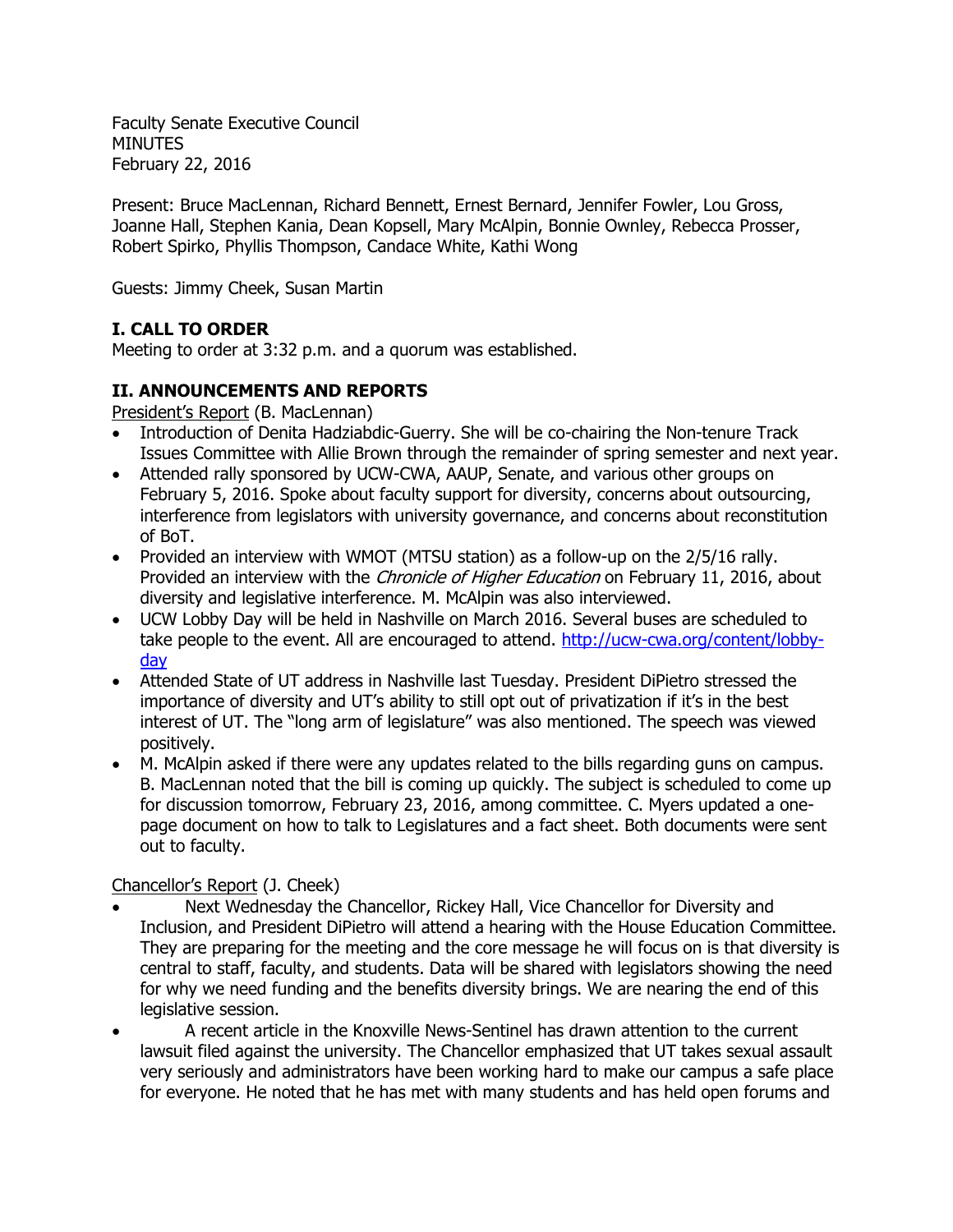no one has asked him about it. The Chancellor had a statement from the university's attorney, and at the request of M. McAlpin, the statement was read aloud. He asked for everyone to please take the time to read the university's response to the allegations, which will soon be released.

• The concern about outsourcing was raised and J. Cheek noted that the administration is not opposed to outsourcing but they do want to make sure it would make financial sense. He acknowledged that there are also other considerations that include the students' concerns for staff they have developed relationships with (e.g. resident staff). He emphasized that the decision to outsource still rests with the university and the President and Anthony Hanes are doing really good work.

#### Provost's Report (S. Martin)

- Dixie Thompson recently accepted the position of Vice Provost, Dean of the Graduate School. A thank you was extended to all by the Provost.
- J. Morrow sent a new survey to S. Martin. Provost Martin will forward the document to B. MacLennan to provide to everyone for review. She would like to have feedback. J. Morrow will also be summarizing ~450 student survey responses.
- L. Gross asked if there is a better way to address problems graduate students are having with finding campus parking. Provost Martin acknowledged that the subject of parking has been increasingly coming up and that there are current discussions taking place. Gross asked if there is going to be more parking, and Provost Martin believes there is as there is a lot of new parking going up. Gross noted that good parking helps to attract students. K. Wong added that there are a number of construction workers that are taking up parking spots now.

### **III. CONSENT AGENDA ITEMS**

K. Wong moved to approve the Executive Council meeting minutes of January 19, 2016 [\(http://senate.utk.edu/archives/senate-reports-minutes-publications-2015-2016\)](http://senate.utk.edu/archives/senate-reports-minutes-publications-2015-2016). E. Bernard seconded the motion, and the minutes were approved with no objections.

### **IV. REPORTS OF STANDING COMMITTEES**

Appeals Committee (R. Prosser) None.

Athletics Committee (D. Kopsell) None.

Benefits and Professional Development Committee (M. Beck) None.

Budget and Planning Committee (L. Gross)

- Vice Chancellor Taylor Eighmy and Assistant Vice Chancellor Beth Neilson from Research & Engagement on February 8, 2016. Dr. Eighmy provided a presentation *Future Budgetary* Perspective and Alignment with Academic Objective.
- February 15, 2016, Vice Chancellor for Finance and Administration, Chris Cimino, provided an open Information UT Budget Forum for faculty, staff, and students [\(http://www.nimbios.org/~gross/Senate/BudgetForum2016.pptx\)](http://www.nimbios.org/~gross/Senate/BudgetForum2016.pptx).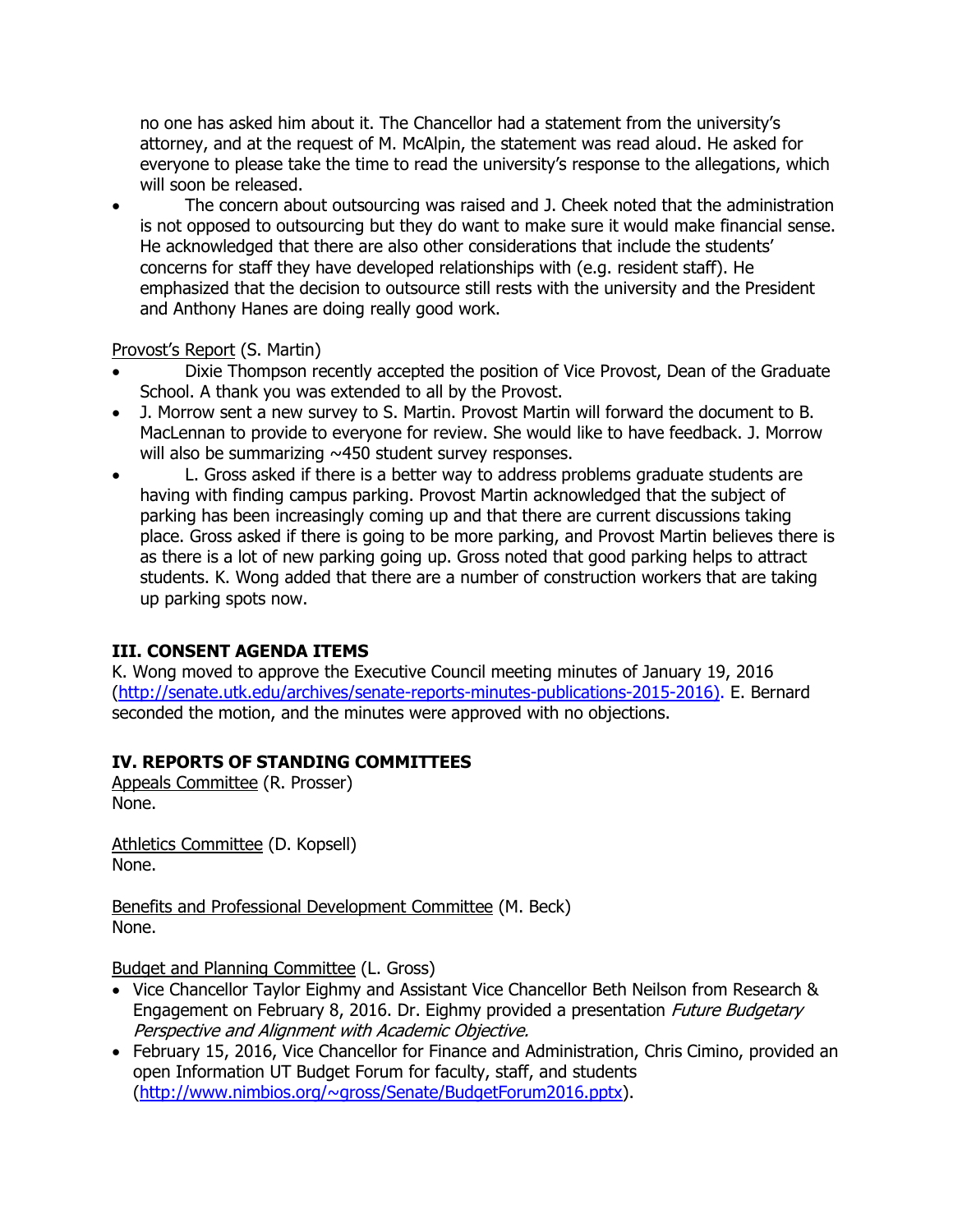L. Gross drafted a report in response to claims that tuition increases are caused by high faculty pay increases. He looked at data over the past 25 years and found tuition increased by a factor of 6.5 and faculty salary increased by a factor of 2. E. Bernard has heard suggestions that the increases may be a result of the increase of administrators. Gross said he was unable to tease this information out. He stated that there has not been increase in professorial staff but there has been an increase in the number of lecturers and instructors. K. Wong asked where the money is going and Gross said that if you analyze the expenditures you see some of the following increases: tuition 4.75, research 4.49, salaries 1.67, operations 2.6, scholarships and fellowships 6.28. J. Hall added that the Chancellor has also pointed out the need to attract good faculty. L. Gross stated the real cause for the increase is the fall of state appropriations, not salary. He was not able to tease apart benefits. C. White added that there is also the increase in the cost of instruction considering we have gone from chalk to smart boards, etc. This information will be shared with the Senate.

### Nominations and Appointments Committee (B. Ownley)

- Elections should be completed by April 1, 2016, so the information can be reported at the next Senate meeting. There have been a few challenges as it was discovered some of the caucus chairs are no longer at UT. This has all been resolved. The Space Institute will now assign two Senators and a third person will serve as an alternate which resolves the problem from last year when there was some insistence to put three Senators up instead of the two that are allotted.
- B. Ownley is encouraging all caucuses to have an alternate. She has also stressed to all caucuses that they need to make sure all the information is going to all tenure and nontenured faculty members.

# Faculty Affairs Committee (J. Fowler)

• Faculty Evaluation Manual (FEM; please see new business).

# Graduate Council (S. Kania)

- Distributed Graduate Curriculum committee report [\(http://gradschool.utk.edu/GraduateCouncil/CurrComm/Curric\\_Comm\\_Report\\_10-29-](http://gradschool.utk.edu/GraduateCouncil/CurrComm/Curric_Comm_Report_10-29-15_Meeting.pdf) [15\\_Meeting.pdf\)](http://gradschool.utk.edu/GraduateCouncil/CurrComm/Curric_Comm_Report_10-29-15_Meeting.pdf).
- L. Gross shared a concern of a faculty colleague who is concerned that individuals who have not been hired by UT are being allowed to direct dissertations at the Bredesen Center. He stated the concern is related to quality and asked if there are people who are allowed to direct if they are not affiliated with the program. S. Kania said that the Bredesen Center is recognized as a graduate program and that there are some people who are looking to get rid of the credential board.
- B. Ownley asked S. Kania if he could provide a list to purge courses that no longer exist. He stated that it is up to the Department Head to monitor and edit the list and they can contact the graduate school to delete the course(s).

# Library and Information Technology Committee (K. Wong)

 Question was raised on if the Senate wants to spend money from the budget to pay for Zoom at Senate meetings. The cost is \$80.00. K. Wong noted the charge was initially \$40.00 but based on the amount of time the price is now doubled. The money is paid for the time of OIT. J. Hall shared that she supports paying it. Currently the Senate has little